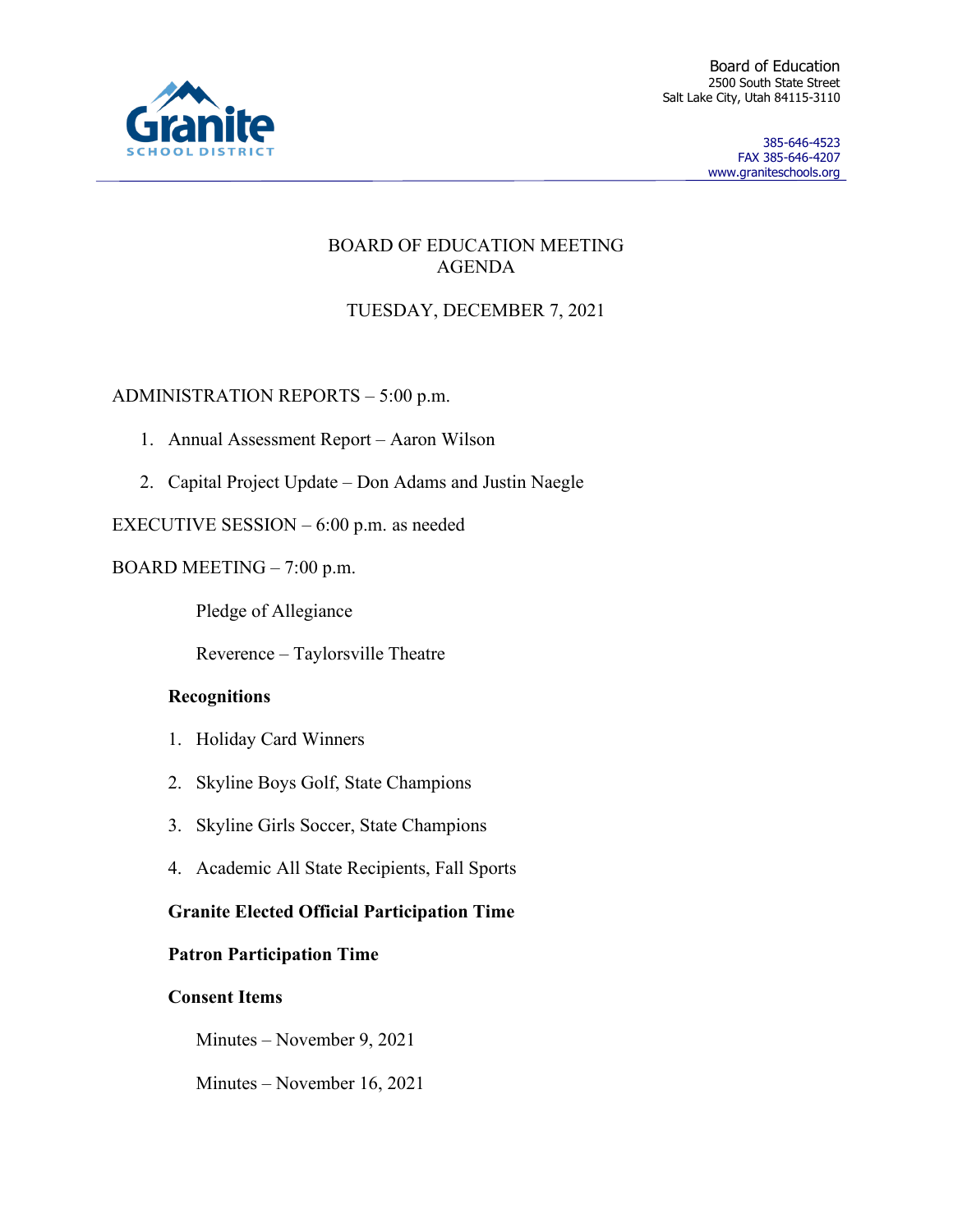#### Purchases

- 1. Air Filtration System, Granger High
- 2. Discovery Software Support, Information Systems
- 3. Flight Simulator, Granite Technical Institute
- 4. HVAC Filters, Maintenance
- 5. Microsoft EES Agreement
- 6. Plasma Torches, Career and Technical Education
- 7. Reading Service Bed, Grounds Department
- 8. School Buses, Transportation
- 9. Virtual Dissection Table, Career and Technical Education
- 10. Weight and Cardio Equipment, Skyline High

#### Award of Contracts

Mobile Hotspots, Student Home Internet

Change Orders

- 1. Skyline High, Rebuild
- 2. Skyline High, Rebuild
- 3. Skyline High, Rebuild

#### Personnel

Employee Hires and Separations

#### Financial Reports

- 1. Purchase Order Summary
- 2. Accounts Payable Pay Vouchers
- 3. Direct Electronic Transfer of Funds
- 4. Change Order Summary Report
- 5. Principals' Cash Report October 2021
- 6. Monthly Budget Report October 2021